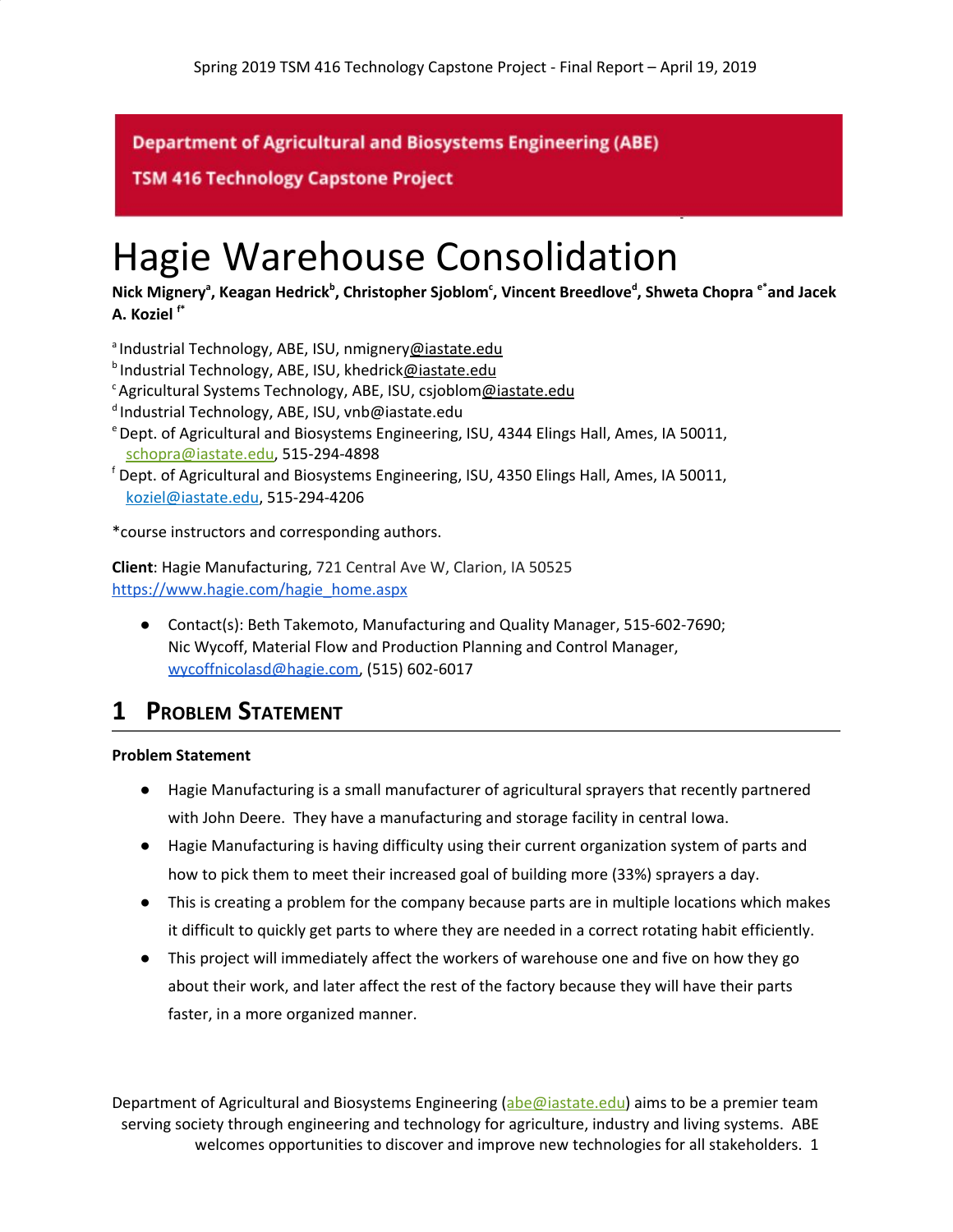● Our solution could be applied to other clients by showing them tools such as flow planner to help create a more efficient and lean warehouse system. We aren't developing any new product, but the systems and methods of creating efficiency can be applied in many places.

#### **Business Case Statement**

- **What**? Hagie wants to increase its production. Part of the plan to increase production is to make changes to their current warehouse layouts and inventory systems.
- **How**? By combining their service parts warehouse and production parts warehouse. Efficiency for picking parts should improve and a substantial amount of floor would become available.
- **When**/**where?** Our sponsors want to consolidate their two warehouses, and also move inventory that is stored outside into one of the warehouses. Our suggestions will contribute to Hagie's plan for consolidation.
- **Why**? The current warehouse system and layout need to be improved in order to increase production.
- **Who?** The people affected by the changes that we propose will be: Hagie Manufacturing Employees, John Deere, and Hagie's Customers

# **2 GOAL STATEMENT**

The root cause of the warehouse problems is an inefficient parts tracking system. With no easy way to track where parts are coming and going, it is hard to determine the most efficient storage layout. This is unfortunately outside the scope of our project. Success will be measured by an overall increase in sprayer production once the layout has been fully implemented. Their goal is to increase production of sprayers by 33 %. Since we will not be around to see the results and because many other improvements could affect that overall goal, we will be measuring our own success by creating the most efficient warehouse layout through Flowplanner, as well as fulfilling other deliverables such as ladder alternatives, boom shelving options, and inventory tracking system options.

The way we will collect data on our layouts is to track a portion of parts and collect to from locations. Once we have that we will input that data into flow planner with our CAD layout of the two warehouses. From there we will use flow planner to minimize travel distance for the highest used parts and try to limit high congestion.

#### **● Main Objective(s) and Specific Objectives**

- o **The main objective is to:** condense the inventory into one warehouse, while also creating a more efficient warehouse layout and helping reach the overall company goal
- o **Specific objectives include***:*
	- Creating shelving options for booms
	- Giving alternatives to ladders within the warehouse
	- Inventory tracking options
	- Multiple CAD layout options, with outside storage solutions
- **● Rationale**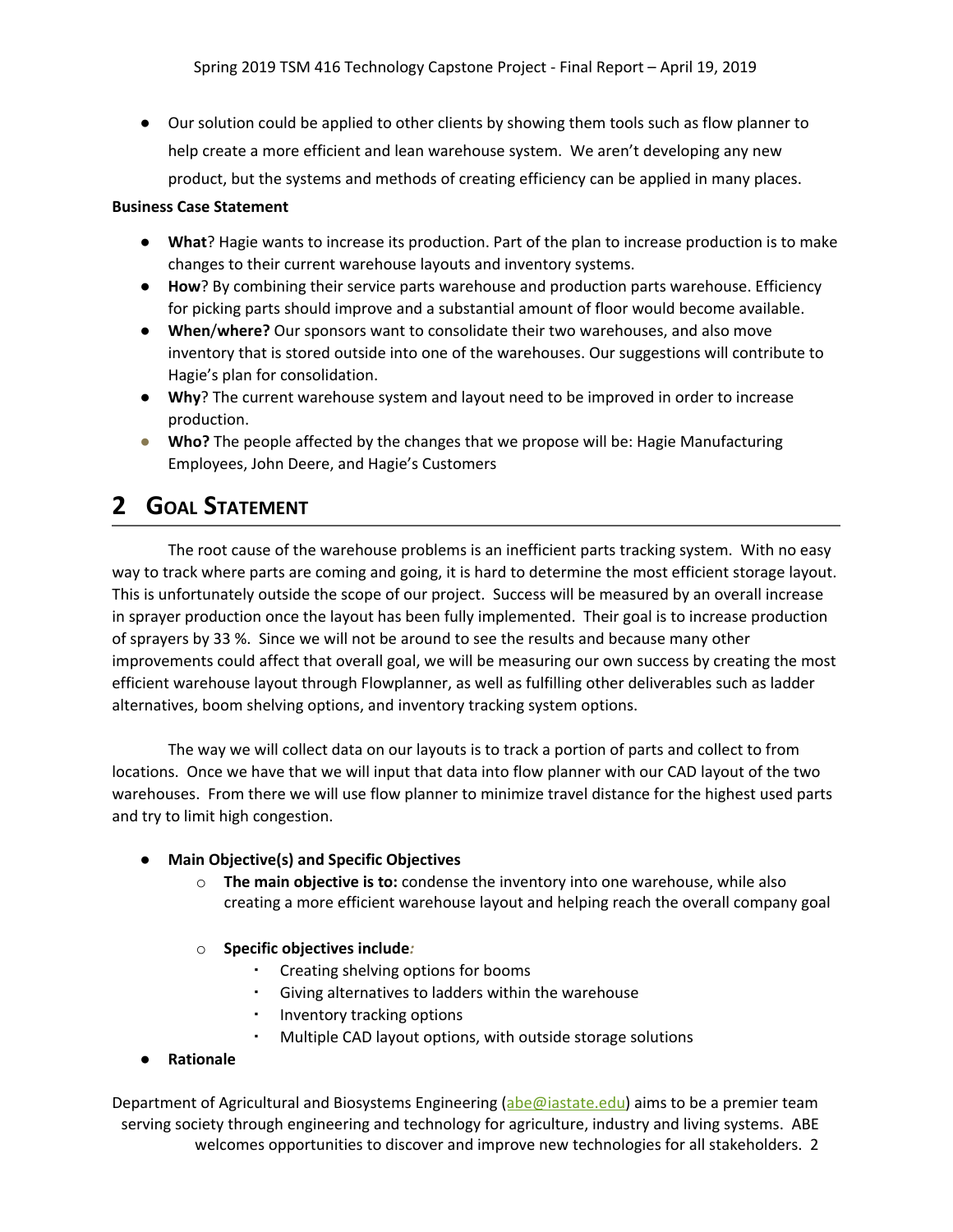$\circ$  When the warehouse consolidation project is done Hagie will see an increase of warehouse space by at least 10% and will be one step closer to reaching the goal.

# *3* **PROJECT PLAN/OUTLINE**

#### **Methods/Approach**

- **● Reference Material**
	- Resources that we used are as follows: Hagie Parts list for Services Parts warehouse and Production Parts warehouse from 2017 and 2018, Warehouse Layout Files, Parts Movement Data, thoughts and concerns of employees.
- **Data collection**:
	- $\circ$  We gathered data by analyzing the high priority and high use parts from the parts lists. Gathered opinions and thoughts from employees in both warehouses.
- **Skills**:
	- The skills needed: data analysis tools, AutoCAD Skills, people skills
- **Solutions**: Our proposed solution is stemmed from the inventory systems that are in place at many manufacturing companies.
	- $\circ$  The layouts that we developed are based on the frequency of used parts we found in the provided parts lists
	- Safety was set as a priority, then space saved, then time/money saved
	- Minimal ladder use, a greater area opened up, shorter distances from A to B
	- $\circ$  Total improvement is to build X sprayers a day, implementing our design will take steps in the right direction to accomplish this.
	- Our proposed solution falls in the scope and fulfills the criteria.
	- Expectations are to create base layouts for the client that they can further build on, so expectations will be fulfilled.
- **Organization:** We communicated with our sponsors about once a week, sometimes contact would occur bi-weekly
	- Many of the tasks that our team accomplished were chosen democratically. A task would be given to the person that thought they could do it best.
	- The order of milestones for our project was as follows: Taking Measurements, Finding Ladder Alternatives, Collecting Thoughts from Employees, Analyzing Inventory Data, Planning Boom Storage, Layouts and FlowPlanner, and Delivery of Findings
	- Our project had several setbacks that caused a lot of wasted time. These setbacks were mostly caused by trouble accessing Hagie files. At the beginning of the project we were supposed to use the John Deere Research Park, but this did not work. Our sponsor was very amenable with our problems and we eventually found a solution after several attempts.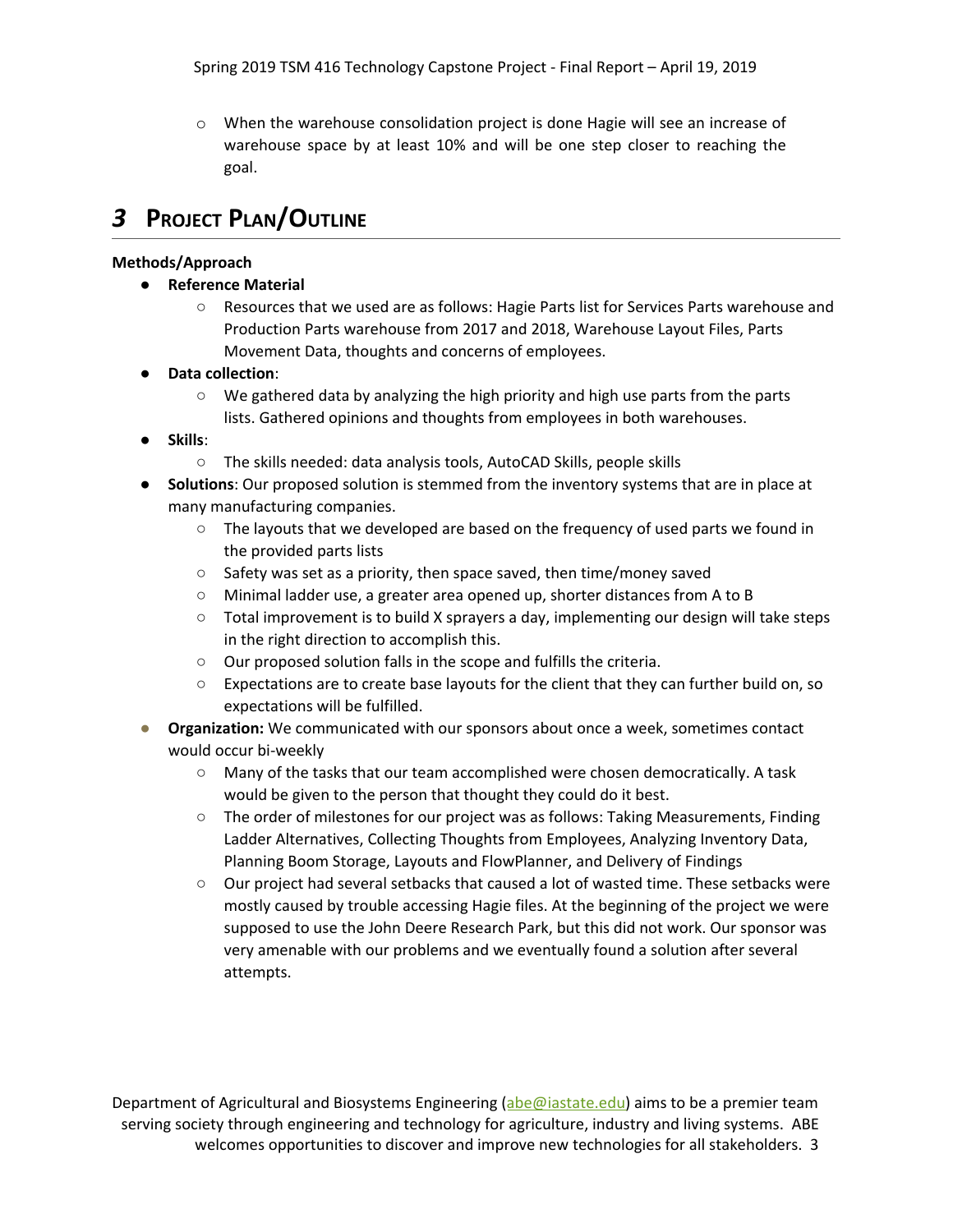# *4* **RESULTS**

#### **Results/Deliverables**

- CAD layouts, ladder alternatives, boom storage design, other suggestions
- After resetting our scope, our project completed the tasks we laid out
- Inventory cleanse, parts tracking system, combine warehouses into warehouse 5

#### **Company Follow up steps**

- Training and certification for warehouse members in the use of personal lifts
- Implementing the warehouse design and part tracking system
- Building the boom storage shelf

# *5* **BROADER OPPORTUNITY STATEMENT**

- With minimal experience in warehouses and by seeing a sprayer, our report is straight forward.
- Our project addresses needs and provides solutions to Big Challenges in ways such as potentially providing jobs, improving workplace safety, improving energy efficiency and worker health.
- Key points in our project can be applied to any warehouse over a vast majority of fields
- Increased sales of sprayers could affect the broader opportunity
- One way John Deere combats problems such as boom storage is that they build them on demand, so they don't have stock booms laying around.
- A large portion of our project was to eliminate ladders to increase safety, which is always worth the cost; the rest of our project it will be a large upfront cost, but it will pay back in the long run.

### **6 GRAPHICAL ABSTRACT**



Boom Storage Solution CAD Design